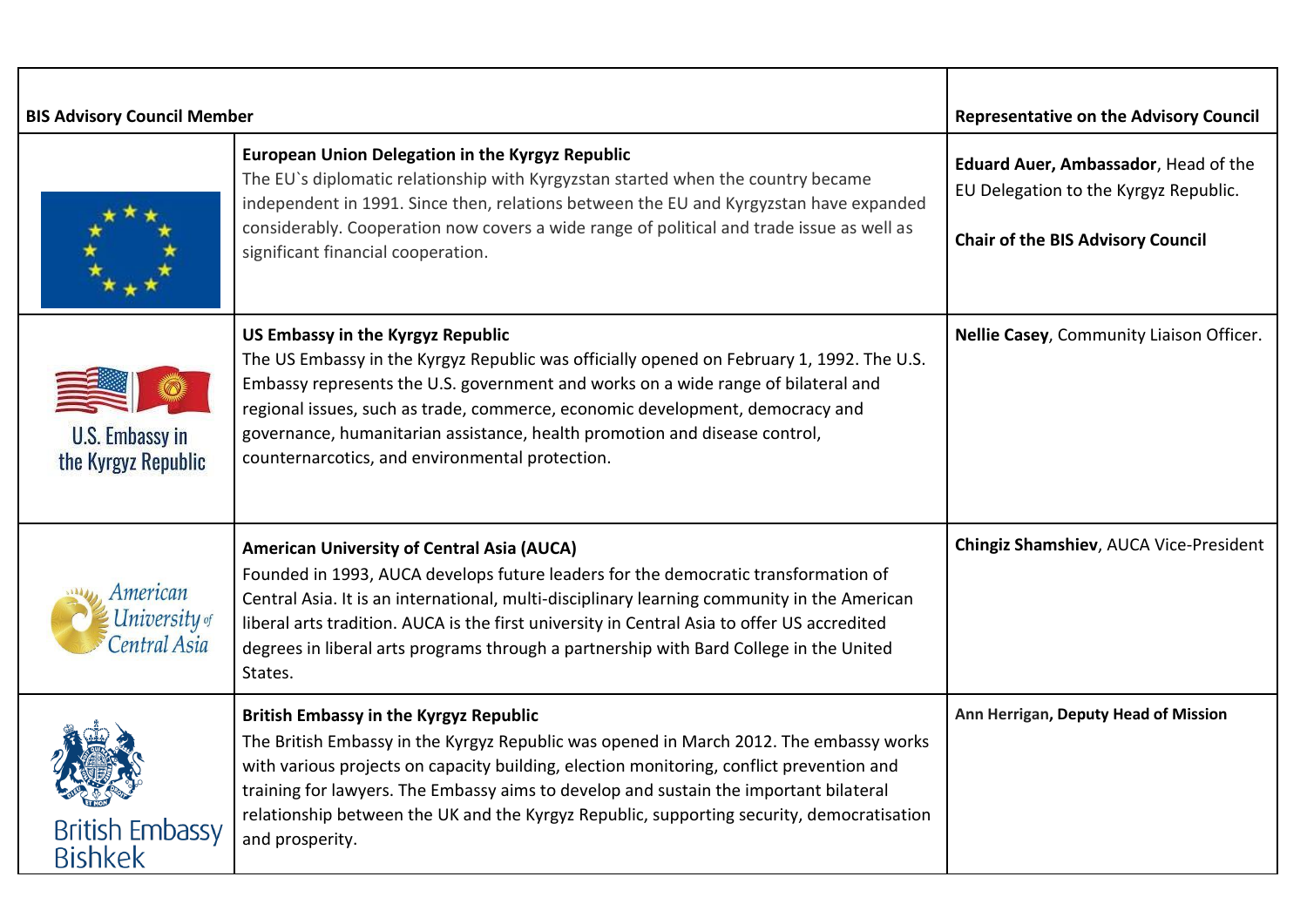| <b>BIS Advisory Council Member</b>                                                                |                                                                                                                                                                                                                                                                                                                                                                                                                                                                                                                                  | <b>Representative on the Advisory Council</b>                                                                                               |
|---------------------------------------------------------------------------------------------------|----------------------------------------------------------------------------------------------------------------------------------------------------------------------------------------------------------------------------------------------------------------------------------------------------------------------------------------------------------------------------------------------------------------------------------------------------------------------------------------------------------------------------------|---------------------------------------------------------------------------------------------------------------------------------------------|
|                                                                                                   | <b>CJSC Coca-Cola Bishkek Bottlers</b><br>Coca-Cola Bishkek Bottlers (CCBB) is considered as one of the leading companies which<br>produces and distributes non-alcoholic beverages in Kyrgyzstan and has been operating for<br>25 years. The company provides direct and indirect jobs for more than 3500 people living in<br>the Kyrgyz Republic. With one of the high technologies and well-equipped operations, CCBB<br>is one of the leading investments in the Kyrgyz economy and actively supports community<br>projects. | Mutlu Ocak, Director<br>Nurzat Aidaralieva (alternate<br>representative on the BIS Advisory<br>Council)                                     |
|                                                                                                   | <b>Consulate of the Netherlands</b><br>The Consulate of the Kingdom of the Netherlands in Bishkek is a bilateral mission in<br>Kyrgyzstan and is involved in promoting Dutch interests in Kyrgyzstan. The Consulate also<br>plays an important role in the field of development cooperation and cultural affairs.                                                                                                                                                                                                                | Elena Yun, Honorary Consul                                                                                                                  |
| <b>AMBASSADE</b><br><b>DE FRANCE</b><br><b>AU KIRGHIZSTAN</b><br>Liberté<br>Égalité<br>Fraternité | <b>Embassy of France in Kyrgyzstan</b><br>Franco-Kyrgyz diplomatic relationships started when the French Foreign Minister Roland<br>Dumas visited Bishkek in 1992. Several main agreements, including friendship agreement,<br>cooperation agreement, investment promotion and protection agreement were signed in<br>1994 and the French Embassy was officially opened in 2010.                                                                                                                                                 | Francois Delahousse, Ambassador<br>Florent Even, Deputy Head of Mission<br>(alternate representative on the BIS<br><b>Advisory Council)</b> |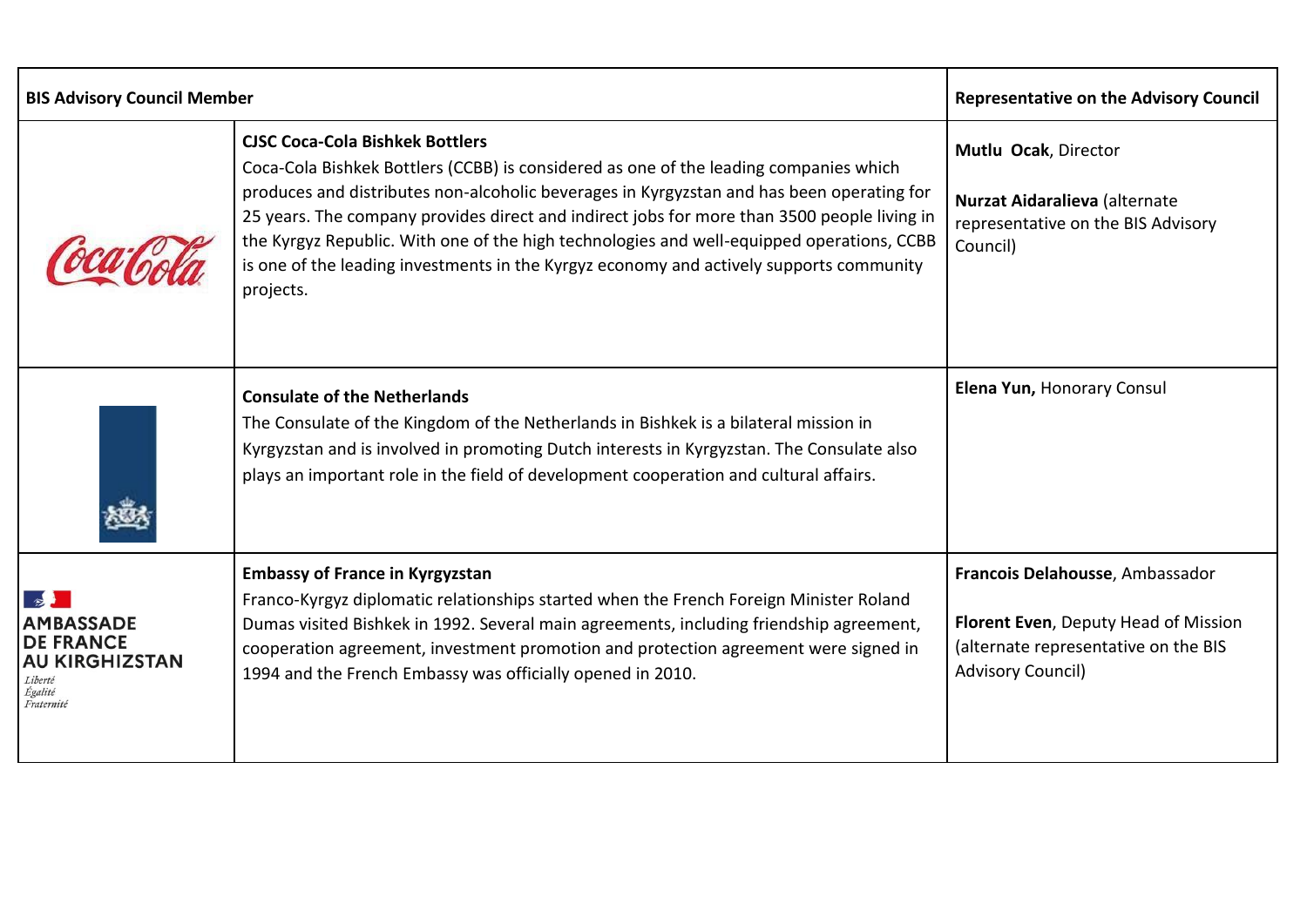| <b>BIS Advisory Council Member</b>                             |                                                                                                                                                                                                                                                                                                                                                                                                                                                                                                                                                                                | <b>Representative on the Advisory Council</b> |
|----------------------------------------------------------------|--------------------------------------------------------------------------------------------------------------------------------------------------------------------------------------------------------------------------------------------------------------------------------------------------------------------------------------------------------------------------------------------------------------------------------------------------------------------------------------------------------------------------------------------------------------------------------|-----------------------------------------------|
| T                                                              | <b>Embassy of Switzerland in the Kyrgyz Republic</b><br>The Swiss Government opened an Embassy in the Kyrgyz Republic on 5 November 2012.<br>Switzerland supports Kyrgyzstan in its economic, social and political transitions. The<br>objective of its Cooperation Programme is to promote peace and social cohesion as well as<br>responsive and inclusive institutions and a sustainable development to improve the<br>wellbeing of the population.                                                                                                                         | Olivier Bangerter, Ambassador                 |
| HYATT<br>Regency"                                              | <b>Hyatt Regency Bishkek</b><br>The first and most established international five-star Hotel with 20 years of experience in<br>Bishkek. It is in a safe, quiet and central location right in the center of Bishkek's business,<br>government and cultural district.                                                                                                                                                                                                                                                                                                            | Tufan Kobanbay, General Manager               |
| <b>INTERNATIONAL</b><br><b>BUSINESS</b><br><b>COUNCIL</b>      | <b>International Business Council (IBC)</b><br>IBC, founded in December 2000, has been contributing to the creation of an attractive<br>investment climate and economic development in Kyrgyzstan for over 20 years. There are<br>two main areas of IBC activity: 1) Promotion of favorable legislative initiatives for the<br>business environment and investment climate, the expression of voice of business in B2G<br>format and 2) creating a platform for cooperation, searching for investors, customers and<br>partners for companies and entrepreneurs in B2B format. | Askar Sydykov, Executive Director             |
| nternational<br>University<br><b><i>sy</i></b> of Central Asia | <b>International University of Central Asia (IUCA)</b><br>IUCA is a small university created according to an American model of higher education, with<br>the highest academic and ethical standards. Training programs create a real opportunity to<br>get higher education and to achieve a successful career. Graduates may receive a Kyrgyz<br>state diploma for a bachelor's degree and an American-style diploma, which is recognized<br>around the world.                                                                                                                | Camila Sharshekeeva, Provost.                 |

┯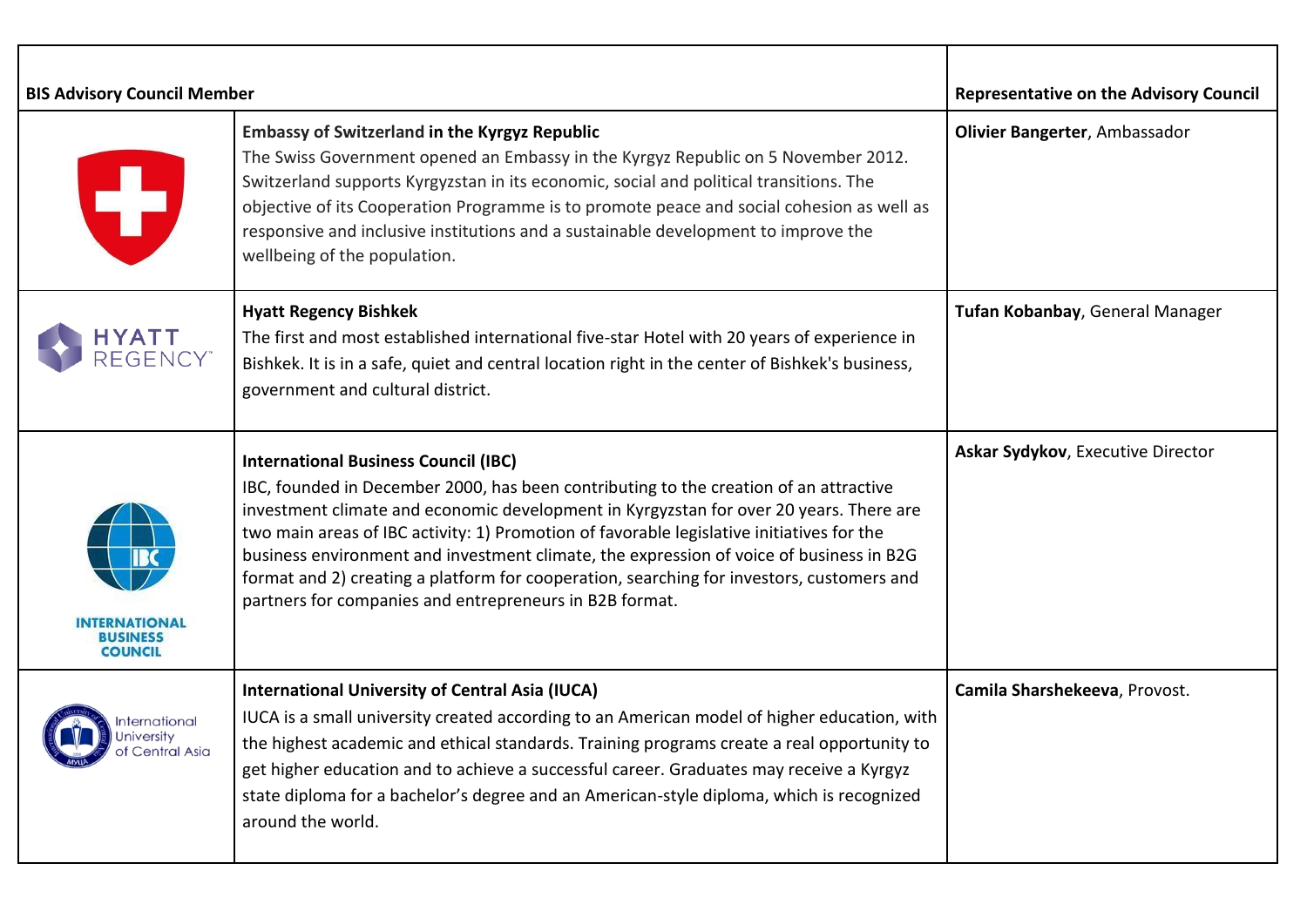| <b>BIS Advisory Council Member</b>               |                                                                                                                                                                                                                                                                                                                                                                                                                       | <b>Representative on the Advisory Council</b>                                                      |
|--------------------------------------------------|-----------------------------------------------------------------------------------------------------------------------------------------------------------------------------------------------------------------------------------------------------------------------------------------------------------------------------------------------------------------------------------------------------------------------|----------------------------------------------------------------------------------------------------|
|                                                  | <b>Kyrgyz Concept</b><br>Kyrgyz Concept is one of the leading tourism companies in Kyrgyzstan, creating accessible<br>and diverse travel options and events. Kyrgyz Concept offers air tickets, tours abroad,<br>tourism along the Great Silk Road, conference management and education abroad. For 30<br>years the company has served over 2,100,000 clients. The company has offices in Bishkek,<br>Osh and Almaty. | Emil Umetaliev, Co-Founder of Bishkek<br>International School, Founder of Kyrgyz<br>Concept        |
| МИНИСТЕРСТВО<br><b>ОБРАЗОВАНИЯ</b><br>И НАУКИ КР | Ministry of Education and Science of the Kyrgyz Republic<br>The Ministry of Education and Science of the Kyrgyz Republic is the central executive body<br>that conducts state policy and exercises management in the field of education and science<br>and state control over the availability and quality of education.                                                                                              | Gulshan Abdyldaeva,<br>Chief Specialist of the Department of School<br>and Out-of-School Education |
| arts, events, coworking space                    | Ololo<br>Ololo is a group of companies that combines the largest coworking spaces chain in Central<br>Asia, John Galt business accelerator and Liberterra property management company, which<br>aims to bring a community of creative professionals together and create a favorable<br>atmosphere for them. The vision of the group is to build a city for digital nomads of Asia on<br>Issyk Kul.                    | Daniar Amanaliev, Co-Founder and Band<br>master                                                    |